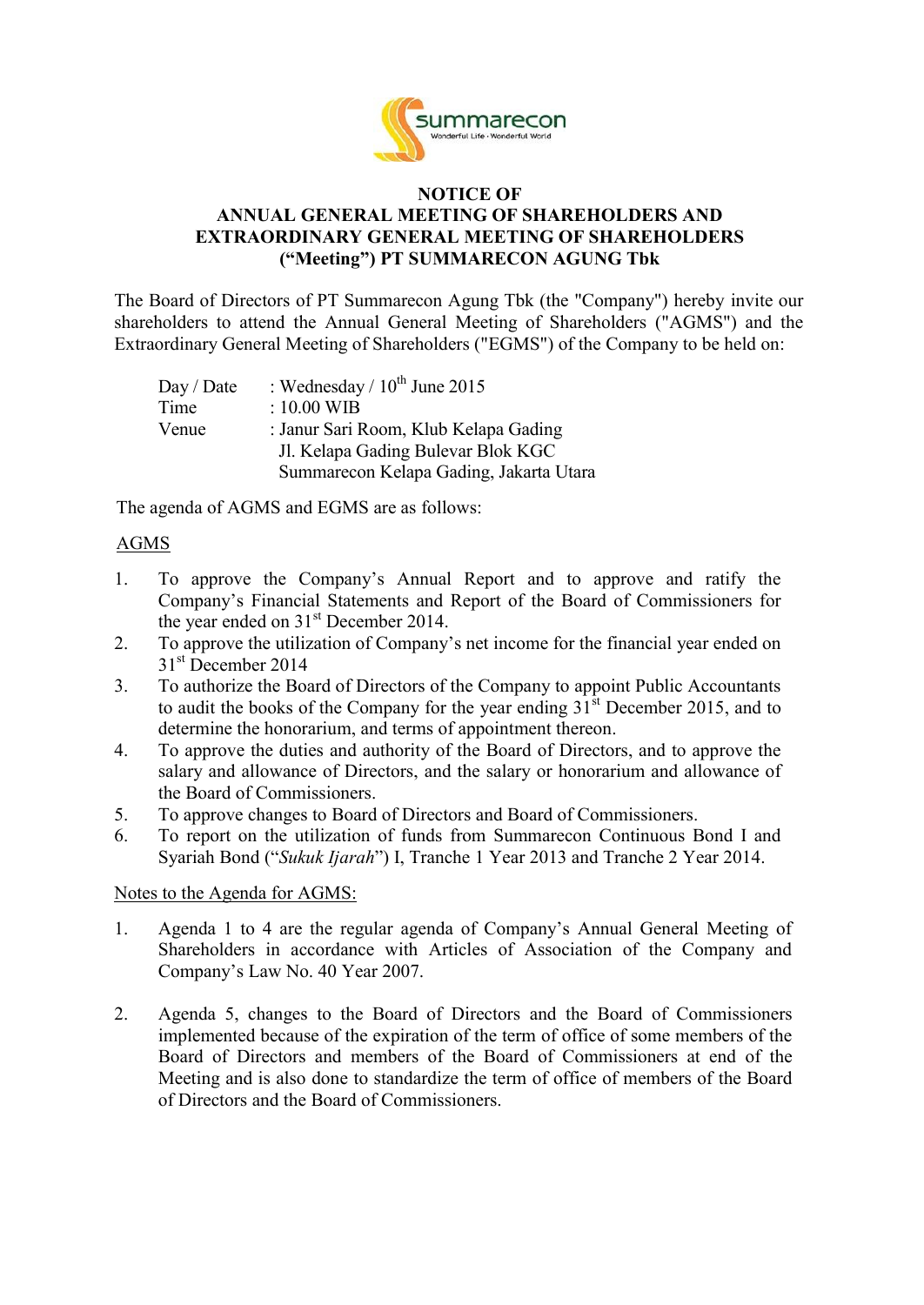3. Agenda 6, in accordance with Bapepam Regulations No. X.K.4, attachment No. Kep-27/PM/2003 dated  $17<sup>th</sup>$  July 2003, the utilization of funds obtained from public offering have to be reported to the shareholders.

# EGMS

- 1. Changes to Articles of Association of the Company in accordance with Financial Services Authority Regulation.
- 2. To authorize the company to pledge assets in excess of 50% (fifty percent) of the company's equity when securing financial facilities through Banks, Non-bank Financial Institutions, and from the Public (through financial instruments other than shares from Public offering).
- 3. To authorize the company to transfer assets of the Company, in the form of land and building located at Sentra Kelapa Gading, to PT Summarecon Investment Property, a subsidiary of the Company.

# Notes to the Agenda for EGMS :

- 1. Agenda 1, changes to Articles of Association of the Company comprises of:
	- a. To amend the term of office of Board of Directors from 3 (three) years to 5 (five) years.
	- b. To amend the term of office of Board of Commissioners from 4 (four) years to 5 (five) years.
	- c. Compliance with Financial Services Authority Regulation No. 32/POJK.04/2014 regarding Plan and Implementation of General Meeting of Shareholders of Public Company ("**POJK No.32**") and Financial Services Authority Regulation No. 33/POJK.04/2014 regarding Boards of Directors and Commissioners of Public Company ("**POJK No.33**")
- 2. Agenda 2, in accordance with Articles of Association of Company and Company's Law No.40 Year 2007, Company is required to obtain shareholders' approval in General Meeting of Shareholders when it plans to pledge its assets and/or provide guarantees in excess of 50% (fifty percent) of Company's equity.

The purpose of this general mandate is for possible fund raising exercises for thr purpose of financing current and/or future investment projects, working capital, repayment of borrowings and/or acquisitions that require Company to pledge its assets as guarantees in transactions or a series of transactions that exceeds 50% of the Company's net equity. This general mandate is valid until the next shareholders' meeting.

3. Agenda 3, the purpose of the transaction is to consolidate the group company's businesses into 2 (two) business segments, namely: a. Property Development Business, and b. Investment Property Business

Assets under investment property business shall be transferred to PT Summarecon Investment Property, which is a direct subsidiary of the Company with 99.99999994% shares.